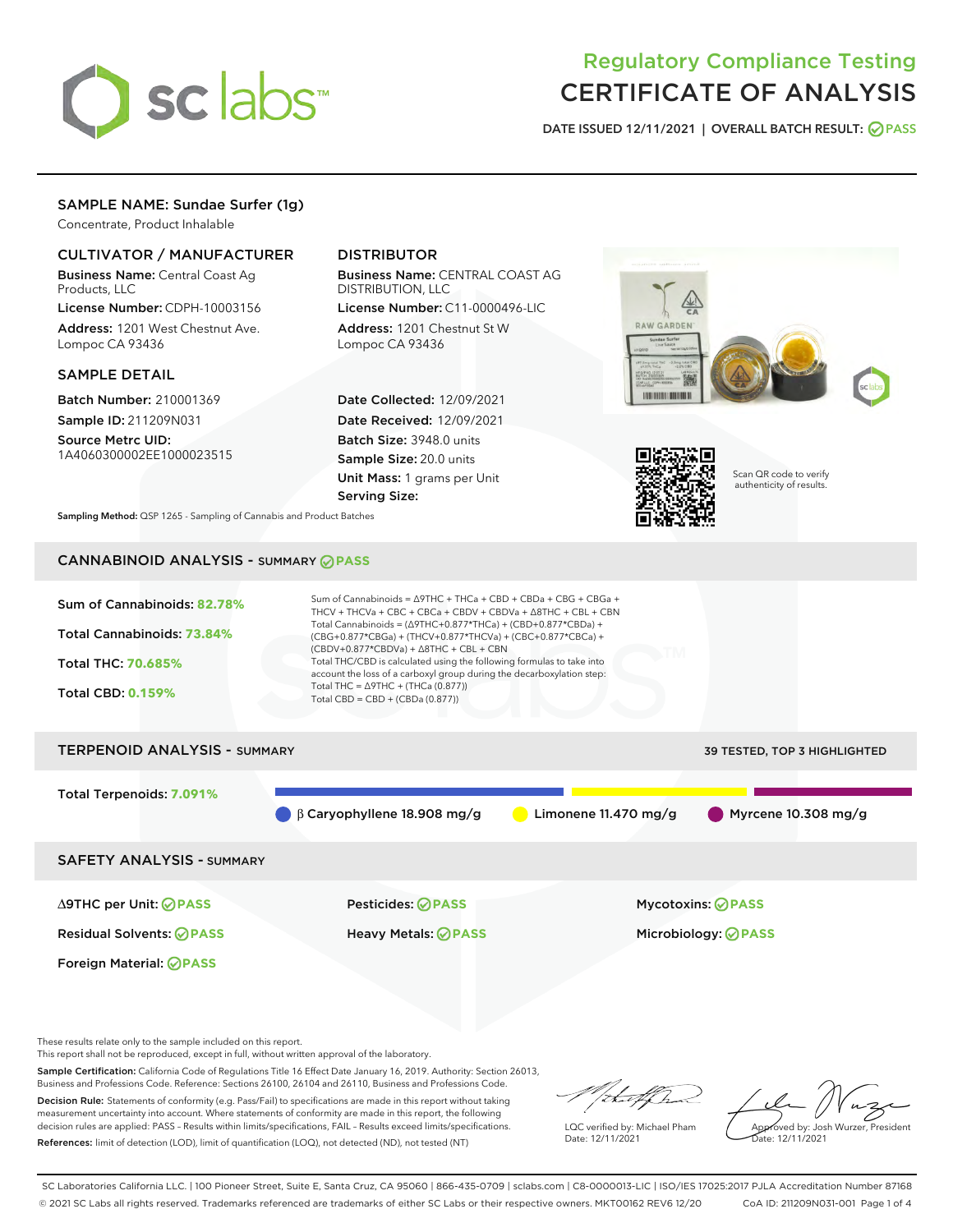



SUNDAE SURFER (1G) | DATE ISSUED 12/11/2021 | OVERALL BATCH RESULT: @ PASS

#### CANNABINOID TEST RESULTS - 12/11/2021 2 PASS

Tested by high-performance liquid chromatography with diode-array detection (HPLC-DAD). **Method:** QSP 1157 - Analysis of Cannabinoids by HPLC-DAD

#### TOTAL CANNABINOIDS: **73.84%**

Total Cannabinoids (Total THC) + (Total CBD) + (Total CBG) + (Total THCV) + (Total CBC) + (Total CBDV) + ∆8THC + CBL + CBN

TOTAL THC: **70.685%** Total THC (∆9THC+0.877\*THCa)

TOTAL CBD: **0.159%**

Total CBD (CBD+0.877\*CBDa)

TOTAL CBG: 2.03% Total CBG (CBG+0.877\*CBGa)

TOTAL THCV: 0.26% Total THCV (THCV+0.877\*THCVa)

TOTAL CBC: 0.71% Total CBC (CBC+0.877\*CBCa)

TOTAL CBDV: ND Total CBDV (CBDV+0.877\*CBDVa)

| <b>COMPOUND</b>            | LOD/LOQ<br>(mg/g) | <b>MEASUREMENT</b><br><b>UNCERTAINTY</b><br>(mg/g) | <b>RESULT</b><br>(mg/g) | <b>RESULT</b><br>(%) |
|----------------------------|-------------------|----------------------------------------------------|-------------------------|----------------------|
| <b>THCa</b>                | 0.05/0.14         | ±17.912                                            | 696.97                  | 69.697               |
| <b>A9THC</b>               | 0.06 / 0.26       | ±3.289                                             | 95.61                   | 9.561                |
| <b>CBGa</b>                | 0.1/0.2           | ±0.94                                              | 18.1                    | 1.81                 |
| <b>CBCa</b>                | 0.07/0.28         | ±0.325                                             | 6.64                    | 0.664                |
| <b>CBG</b>                 | 0.06/0.19         | ±0.173                                             | 4.39                    | 0.439                |
| <b>THCVa</b>               | 0.07/0.20         | ±0.141                                             | 2.96                    | 0.296                |
| <b>CBDa</b>                | 0.02/0.19         | ±0.053                                             | 1.81                    | 0.181                |
| <b>CBC</b>                 | 0.2 / 0.5         | ±0.04                                              | 1.3                     | 0.13                 |
| $\triangle$ 8THC           | 0.1 / 0.4         | N/A                                                | <b>ND</b>               | <b>ND</b>            |
| <b>THCV</b>                | 0.1 / 0.2         | N/A                                                | <b>ND</b>               | <b>ND</b>            |
| <b>CBD</b>                 | 0.07/0.29         | N/A                                                | <b>ND</b>               | <b>ND</b>            |
| <b>CBDV</b>                | 0.04 / 0.15       | N/A                                                | <b>ND</b>               | <b>ND</b>            |
| <b>CBDVa</b>               | 0.03 / 0.53       | N/A                                                | <b>ND</b>               | <b>ND</b>            |
| <b>CBL</b>                 | 0.06 / 0.24       | N/A                                                | <b>ND</b>               | <b>ND</b>            |
| <b>CBN</b>                 | 0.1/0.3           | N/A                                                | <b>ND</b>               | <b>ND</b>            |
| <b>SUM OF CANNABINOIDS</b> |                   |                                                    | 827.8 mg/g              | 82.78%               |

#### **UNIT MASS: 1 grams per Unit**

| ∆9THC per Unit                        | 1120 per-package limit | 95.61 mg/unit  | <b>PASS</b> |
|---------------------------------------|------------------------|----------------|-------------|
| <b>Total THC per Unit</b>             |                        | 706.85 mg/unit |             |
| <b>CBD per Unit</b>                   |                        | <b>ND</b>      |             |
| <b>Total CBD per Unit</b>             |                        | $1.59$ mg/unit |             |
| Sum of Cannabinoids<br>per Unit       |                        | 827.8 mg/unit  |             |
| <b>Total Cannabinoids</b><br>per Unit |                        | 738.4 mg/unit  |             |

| <b>COMPOUND</b>         | LOD/LOQ<br>(mg/g) | <b>MEASUREMENT</b><br><b>UNCERTAINTY</b><br>(mg/g) | <b>RESULT</b><br>(mg/g)                         | <b>RESULT</b><br>$(\%)$ |
|-------------------------|-------------------|----------------------------------------------------|-------------------------------------------------|-------------------------|
| $\beta$ Caryophyllene   | 0.004 / 0.012     | ±0.6731                                            | 18.908                                          | 1.8908                  |
| Limonene                | 0.005 / 0.016     | ±0.1640                                            | 11.470                                          | 1.1470                  |
| <b>Myrcene</b>          | 0.008 / 0.025     | ±0.1330                                            | 10.308                                          | 1.0308                  |
| $\alpha$ Humulene       | 0.009 / 0.029     | ±0.1841                                            | 5.736                                           | 0.5736                  |
| Linalool                | 0.009 / 0.032     | ±0.1876                                            | 4.936                                           | 0.4936                  |
| $\alpha$ Bisabolol      | 0.008 / 0.026     | ±0.1781                                            | 3.335                                           | 0.3335                  |
| Terpinolene             | 0.008 / 0.026     | ±0.0658                                            | 3.208                                           | 0.3208                  |
| Terpineol               | 0.016 / 0.055     | ±0.1280                                            | 2.084                                           | 0.2084                  |
| Fenchol                 | 0.010 / 0.034     | ±0.0634                                            | 1.637                                           | 0.1637                  |
| $\beta$ Pinene          | 0.004 / 0.014     | ±0.0178                                            | 1.552                                           | 0.1552                  |
| trans-β-Farnesene       | 0.008 / 0.025     | ±0.0509                                            | 1.434                                           | 0.1434                  |
| $\alpha$ Pinene         | 0.005 / 0.017     | ±0.0101                                            | 1.169                                           | 0.1169                  |
| Guaiol                  | 0.009 / 0.030     | ±0.0525                                            | 1.113                                           | 0.1113                  |
| <b>Nerolidol</b>        | 0.009 / 0.028     | ±0.0625                                            | 0.993                                           | 0.0993                  |
| Ocimene                 | 0.011 / 0.038     | ±0.0279                                            | 0.868                                           | 0.0868                  |
| Caryophyllene<br>Oxide  | 0.010 / 0.033     | ±0.0255                                            | 0.555                                           | 0.0555                  |
| <b>Borneol</b>          | 0.005 / 0.016     | ±0.0173                                            | 0.412                                           | 0.0412                  |
| Valencene               | 0.009 / 0.030     | ±0.0172                                            | 0.250                                           | 0.0250                  |
| Camphene                | 0.005 / 0.015     | ±0.0017                                            | 0.146                                           | 0.0146                  |
| Fenchone                | 0.009 / 0.028     | ±0.0040                                            | 0.137                                           | 0.0137                  |
| Citronellol             | 0.003 / 0.010     | ±0.0060                                            | 0.123                                           | 0.0123                  |
| $\alpha$ Phellandrene   | 0.006 / 0.020     | ±0.0016                                            | 0.115                                           | 0.0115                  |
| Geraniol                | 0.002 / 0.007     | ±0.0038                                            | 0.087                                           | 0.0087                  |
| 3 Carene                | 0.005 / 0.018     | ±0.0012                                            | 0.083                                           | 0.0083                  |
| $\alpha$ Terpinene      | 0.005 / 0.017     | ±0.0011                                            | 0.076                                           | 0.0076                  |
| Sabinene Hydrate        | 0.006 / 0.022     | ±0.0027                                            | 0.069                                           | 0.0069                  |
| $\gamma$ Terpinene      | 0.006 / 0.018     | ±0.0011                                            | 0.064                                           | 0.0064                  |
| Nerol                   | 0.003 / 0.011     | ±0.0010                                            | 0.023                                           | 0.0023                  |
| p-Cymene                | 0.005 / 0.016     | ±0.0005                                            | 0.019                                           | 0.0019                  |
| Isoborneol              | 0.004 / 0.012     | N/A                                                | <loq< th=""><th><loq< th=""></loq<></th></loq<> | <loq< th=""></loq<>     |
| <b>Geranyl Acetate</b>  | 0.004 / 0.014     | N/A                                                | <loq< th=""><th><loq< th=""></loq<></th></loq<> | <loq< th=""></loq<>     |
| Sabinene                | 0.004 / 0.014     | N/A                                                | ND                                              | ND                      |
| Eucalyptol              | 0.006 / 0.018     | N/A                                                | ND                                              | ND                      |
| (-)-Isopulegol          | 0.005 / 0.016     | N/A                                                | ND                                              | ND                      |
| Camphor                 | 0.006 / 0.019     | N/A                                                | ND                                              | ND                      |
| Menthol                 | 0.008 / 0.025     | N/A                                                | ND                                              | ND                      |
| R-(+)-Pulegone          | 0.003 / 0.011     | N/A                                                | ND                                              | ND                      |
| $\alpha$ Cedrene        | 0.005 / 0.016     | N/A                                                | ND                                              | ND                      |
| Cedrol                  | 0.008 / 0.027     | N/A                                                | ND                                              | ND                      |
| <b>TOTAL TERPENOIDS</b> |                   |                                                    | 70.910 mg/g                                     | 7.091%                  |

SC Laboratories California LLC. | 100 Pioneer Street, Suite E, Santa Cruz, CA 95060 | 866-435-0709 | sclabs.com | C8-0000013-LIC | ISO/IES 17025:2017 PJLA Accreditation Number 87168 © 2021 SC Labs all rights reserved. Trademarks referenced are trademarks of either SC Labs or their respective owners. MKT00162 REV6 12/20 CoA ID: 211209N031-001 Page 2 of 4

# TERPENOID TEST RESULTS - 12/11/2021

Terpene analysis utilizing gas chromatography-flame ionization detection (GC-FID). **Method:** QSP 1192 - Analysis of Terpenoids by GC-FID

MEASUREMENT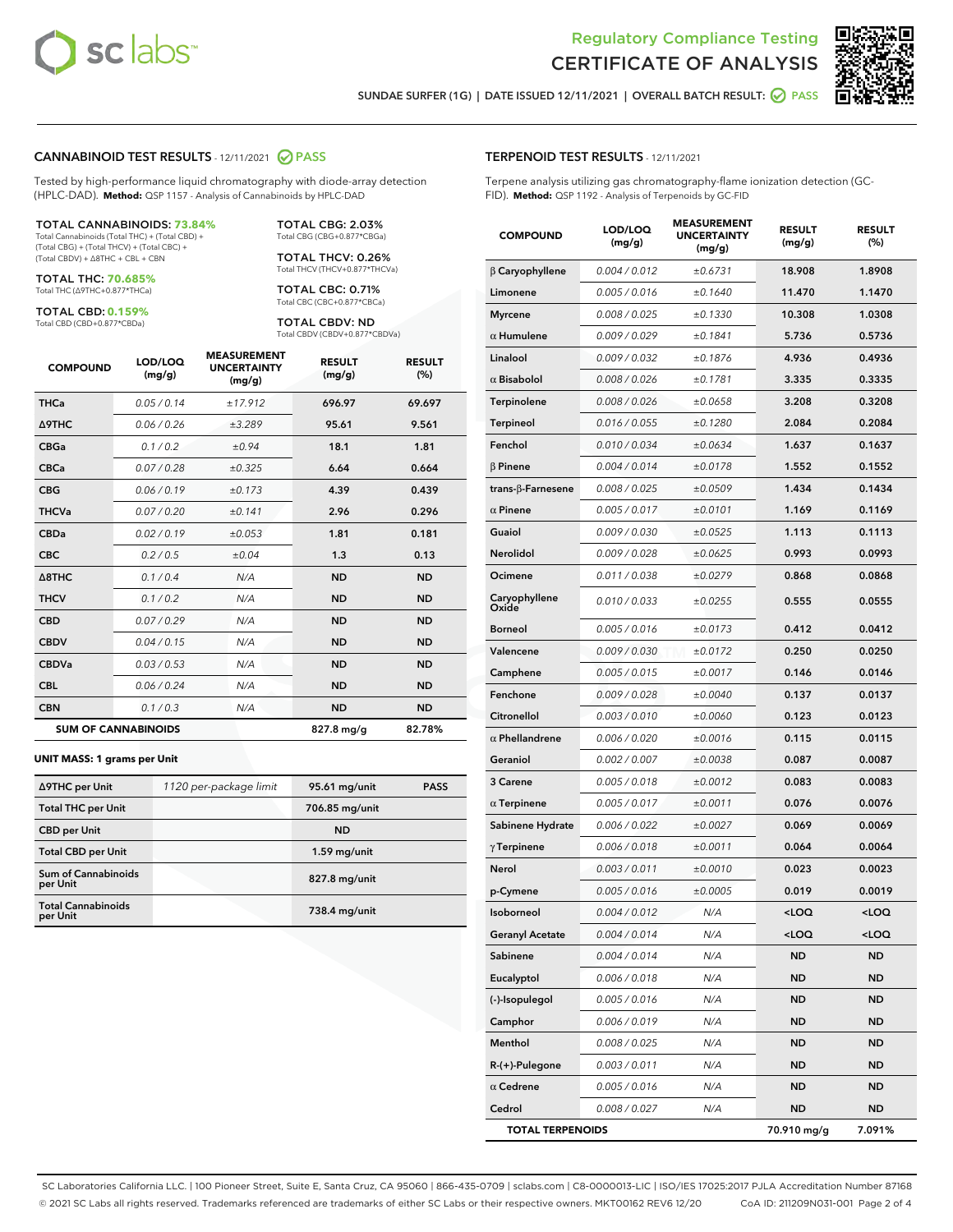



SUNDAE SURFER (1G) | DATE ISSUED 12/11/2021 | OVERALL BATCH RESULT: 2 PASS

# CATEGORY 1 PESTICIDE TEST RESULTS - 12/11/2021 2 PASS

Pesticide and plant growth regulator analysis utilizing high-performance liquid chromatography-mass spectrometry (HPLC-MS) or gas chromatography-mass spectrometry (GC-MS). \*GC-MS utilized where indicated. **Method:** QSP 1212 - Analysis of Pesticides and Mycotoxins by LC-MS or QSP 1213 - Analysis of Pesticides by GC-MS

| <b>COMPOUND</b>             | LOD/LOQ<br>$(\mu g/g)$ | <b>ACTION</b><br><b>LIMIT</b><br>$(\mu g/g)$ | <b>MEASUREMENT</b><br><b>UNCERTAINTY</b><br>$(\mu g/g)$ | <b>RESULT</b><br>$(\mu g/g)$ | <b>RESULT</b> |
|-----------------------------|------------------------|----------------------------------------------|---------------------------------------------------------|------------------------------|---------------|
| Aldicarb                    | 0.03 / 0.08            | $\ge$ LOD                                    | N/A                                                     | <b>ND</b>                    | <b>PASS</b>   |
| Carbofuran                  | 0.02 / 0.05            | $\ge$ LOD                                    | N/A                                                     | <b>ND</b>                    | <b>PASS</b>   |
| Chlordane*                  | 0.03 / 0.08            | $\ge$ LOD                                    | N/A                                                     | <b>ND</b>                    | <b>PASS</b>   |
| Chlorfenapyr*               | 0.03/0.10              | $\ge$ LOD                                    | N/A                                                     | <b>ND</b>                    | <b>PASS</b>   |
| Chlorpyrifos                | 0.02 / 0.06            | $\ge$ LOD                                    | N/A                                                     | <b>ND</b>                    | <b>PASS</b>   |
| Coumaphos                   | 0.02 / 0.07            | $\ge$ LOD                                    | N/A                                                     | <b>ND</b>                    | <b>PASS</b>   |
| Daminozide                  | 0.02 / 0.07            | $\ge$ LOD                                    | N/A                                                     | <b>ND</b>                    | <b>PASS</b>   |
| <b>DDVP</b><br>(Dichlorvos) | 0.03/0.09              | $>$ LOD                                      | N/A                                                     | <b>ND</b>                    | <b>PASS</b>   |
| Dimethoate                  | 0.03 / 0.08            | $\ge$ LOD                                    | N/A                                                     | <b>ND</b>                    | <b>PASS</b>   |
| Ethoprop(hos)               | 0.03/0.10              | $>$ LOD                                      | N/A                                                     | <b>ND</b>                    | <b>PASS</b>   |
| Etofenprox                  | 0.02 / 0.06            | $\ge$ LOD                                    | N/A                                                     | <b>ND</b>                    | <b>PASS</b>   |
| Fenoxycarb                  | 0.03 / 0.08            | $\ge$ LOD                                    | N/A                                                     | <b>ND</b>                    | <b>PASS</b>   |
| Fipronil                    | 0.03 / 0.08            | $\ge$ LOD                                    | N/A                                                     | <b>ND</b>                    | <b>PASS</b>   |
| Imazalil                    | 0.02 / 0.06            | $>$ LOD                                      | N/A                                                     | <b>ND</b>                    | <b>PASS</b>   |
| <b>Methiocarb</b>           | 0.02 / 0.07            | $\ge$ LOD                                    | N/A                                                     | <b>ND</b>                    | <b>PASS</b>   |
| Methyl<br>parathion         | 0.03/0.10              | $\ge$ LOD                                    | N/A                                                     | <b>ND</b>                    | <b>PASS</b>   |
| <b>Mevinphos</b>            | 0.03/0.09              | $\ge$ LOD                                    | N/A                                                     | <b>ND</b>                    | <b>PASS</b>   |
| Paclobutrazol               | 0.02 / 0.05            | $>$ LOD                                      | N/A                                                     | <b>ND</b>                    | <b>PASS</b>   |
| Propoxur                    | 0.03/0.09              | $\ge$ LOD                                    | N/A                                                     | <b>ND</b>                    | <b>PASS</b>   |
| Spiroxamine                 | 0.03 / 0.08            | $\ge$ LOD                                    | N/A                                                     | <b>ND</b>                    | <b>PASS</b>   |
| Thiacloprid                 | 0.03/0.10              | $\ge$ LOD                                    | N/A                                                     | <b>ND</b>                    | <b>PASS</b>   |

#### CATEGORY 2 PESTICIDE TEST RESULTS - 12/11/2021 @ PASS

| <b>COMPOUND</b>          | LOD/LOO<br>$(\mu g/g)$ | <b>ACTION</b><br>LIMIT<br>$(\mu g/g)$ | <b>MEASUREMENT</b><br><b>UNCERTAINTY</b><br>$(\mu g/g)$ | <b>RESULT</b><br>$(\mu g/g)$ | <b>RESULT</b> |
|--------------------------|------------------------|---------------------------------------|---------------------------------------------------------|------------------------------|---------------|
| Abamectin                | 0.03/0.10              | 0.1                                   | N/A                                                     | <b>ND</b>                    | <b>PASS</b>   |
| Acephate                 | 0.02/0.07              | 0.1                                   | N/A                                                     | <b>ND</b>                    | <b>PASS</b>   |
| Acequinocyl              | 0.02/0.07              | 0.1                                   | N/A                                                     | <b>ND</b>                    | <b>PASS</b>   |
| Acetamiprid              | 0.02/0.05              | 0.1                                   | N/A                                                     | <b>ND</b>                    | <b>PASS</b>   |
| Azoxystrobin             | 0.02/0.07              | 0.1                                   | N/A                                                     | <b>ND</b>                    | <b>PASS</b>   |
| <b>Bifenazate</b>        | 0.01/0.04              | 0.1                                   | N/A                                                     | <b>ND</b>                    | <b>PASS</b>   |
| <b>Bifenthrin</b>        | 0.02/0.05              | 3                                     | N/A                                                     | <b>ND</b>                    | <b>PASS</b>   |
| <b>Boscalid</b>          | 0.03/0.09              | 0.1                                   | N/A                                                     | <b>ND</b>                    | <b>PASS</b>   |
| Captan                   | 0.19/0.57              | 0.7                                   | N/A                                                     | <b>ND</b>                    | <b>PASS</b>   |
| Carbaryl                 | 0.02/0.06              | 0.5                                   | N/A                                                     | <b>ND</b>                    | <b>PASS</b>   |
| Chlorantranilip-<br>role | 0.04/0.12              | 10                                    | N/A                                                     | <b>ND</b>                    | <b>PASS</b>   |
| Clofentezine             | 0.03/0.09              | 0.1                                   | N/A                                                     | <b>ND</b>                    | <b>PASS</b>   |

| <b>CATEGORY 2 PESTICIDE TEST RESULTS</b> - 12/11/2021 continued |  |
|-----------------------------------------------------------------|--|
|                                                                 |  |

| <b>COMPOUND</b>               | LOD/LOQ<br>(µg/g) | <b>ACTION</b><br><b>LIMIT</b><br>(µg/g) | <b>MEASUREMENT</b><br><b>UNCERTAINTY</b><br>(µg/g) | <b>RESULT</b><br>(µg/g) | <b>RESULT</b> |
|-------------------------------|-------------------|-----------------------------------------|----------------------------------------------------|-------------------------|---------------|
| Cyfluthrin                    | 0.12 / 0.38       | 2                                       | N/A                                                | <b>ND</b>               | <b>PASS</b>   |
| Cypermethrin                  | 0.11 / 0.32       | 1                                       | N/A                                                | <b>ND</b>               | <b>PASS</b>   |
| Diazinon                      | 0.02 / 0.05       | 0.1                                     | N/A                                                | <b>ND</b>               | <b>PASS</b>   |
| Dimethomorph                  | 0.03 / 0.09       | 2                                       | N/A                                                | <b>ND</b>               | <b>PASS</b>   |
| Etoxazole                     | 0.02 / 0.06       | 0.1                                     | N/A                                                | <b>ND</b>               | <b>PASS</b>   |
| Fenhexamid                    | 0.03 / 0.09       | 0.1                                     | N/A                                                | <b>ND</b>               | <b>PASS</b>   |
| Fenpyroximate                 | 0.02 / 0.06       | 0.1                                     | N/A                                                | <b>ND</b>               | <b>PASS</b>   |
| Flonicamid                    | 0.03 / 0.10       | 0.1                                     | N/A                                                | <b>ND</b>               | <b>PASS</b>   |
| Fludioxonil                   | 0.03/0.10         | 0.1                                     | N/A                                                | <b>ND</b>               | <b>PASS</b>   |
| Hexythiazox                   | 0.02 / 0.07       | 0.1                                     | N/A                                                | <b>ND</b>               | <b>PASS</b>   |
| Imidacloprid                  | 0.04 / 0.11       | 5                                       | N/A                                                | <b>ND</b>               | <b>PASS</b>   |
| Kresoxim-methyl               | 0.02 / 0.07       | 0.1                                     | N/A                                                | <b>ND</b>               | <b>PASS</b>   |
| <b>Malathion</b>              | 0.03 / 0.09       | 0.5                                     | N/A                                                | <b>ND</b>               | <b>PASS</b>   |
| Metalaxyl                     | 0.02 / 0.07       | $\overline{c}$                          | N/A                                                | <b>ND</b>               | <b>PASS</b>   |
| Methomyl                      | 0.03 / 0.10       | $\mathcal{I}$                           | N/A                                                | <b>ND</b>               | <b>PASS</b>   |
| Myclobutanil                  | 0.03 / 0.09       | 0.1                                     | N/A                                                | <b>ND</b>               | <b>PASS</b>   |
| <b>Naled</b>                  | 0.02 / 0.07       | 0.1                                     | N/A                                                | <b>ND</b>               | <b>PASS</b>   |
| Oxamyl                        | 0.04 / 0.11       | 0.5                                     | N/A                                                | ND                      | <b>PASS</b>   |
| Pentachloronitro-<br>benzene* | 0.03 / 0.09       | 0.1                                     | N/A                                                | <b>ND</b>               | <b>PASS</b>   |
| Permethrin                    | 0.04 / 0.12       | 0.5                                     | N/A                                                | <b>ND</b>               | <b>PASS</b>   |
| Phosmet                       | 0.03/0.10         | 0.1                                     | N/A                                                | <b>ND</b>               | <b>PASS</b>   |
| Piperonylbu-<br>toxide        | 0.02 / 0.07       | 3                                       | N/A                                                | <b>ND</b>               | <b>PASS</b>   |
| Prallethrin                   | 0.03 / 0.08       | 0.1                                     | N/A                                                | <b>ND</b>               | <b>PASS</b>   |
| Propiconazole                 | 0.02 / 0.07       | 0.1                                     | N/A                                                | <b>ND</b>               | <b>PASS</b>   |
| Pyrethrins                    | 0.04 / 0.12       | 0.5                                     | N/A                                                | <b>ND</b>               | <b>PASS</b>   |
| Pyridaben                     | 0.02 / 0.07       | 0.1                                     | N/A                                                | <b>ND</b>               | <b>PASS</b>   |
| Spinetoram                    | 0.02 / 0.07       | 0.1                                     | N/A                                                | <b>ND</b>               | <b>PASS</b>   |
| Spinosad                      | 0.02 / 0.07       | 0.1                                     | N/A                                                | <b>ND</b>               | <b>PASS</b>   |
| Spiromesifen                  | 0.02 / 0.05       | 0.1                                     | N/A                                                | <b>ND</b>               | <b>PASS</b>   |
| Spirotetramat                 | 0.02 / 0.06       | 0.1                                     | N/A                                                | <b>ND</b>               | <b>PASS</b>   |
| Tebuconazole                  | 0.02 / 0.07       | 0.1                                     | N/A                                                | ND                      | <b>PASS</b>   |
| Thiamethoxam                  | 0.03 / 0.10       | 5                                       | N/A                                                | <b>ND</b>               | <b>PASS</b>   |
| Trifloxystrobin               | 0.03 / 0.08       | 0.1                                     | N/A                                                | <b>ND</b>               | <b>PASS</b>   |

SC Laboratories California LLC. | 100 Pioneer Street, Suite E, Santa Cruz, CA 95060 | 866-435-0709 | sclabs.com | C8-0000013-LIC | ISO/IES 17025:2017 PJLA Accreditation Number 87168 © 2021 SC Labs all rights reserved. Trademarks referenced are trademarks of either SC Labs or their respective owners. MKT00162 REV6 12/20 CoA ID: 211209N031-001 Page 3 of 4